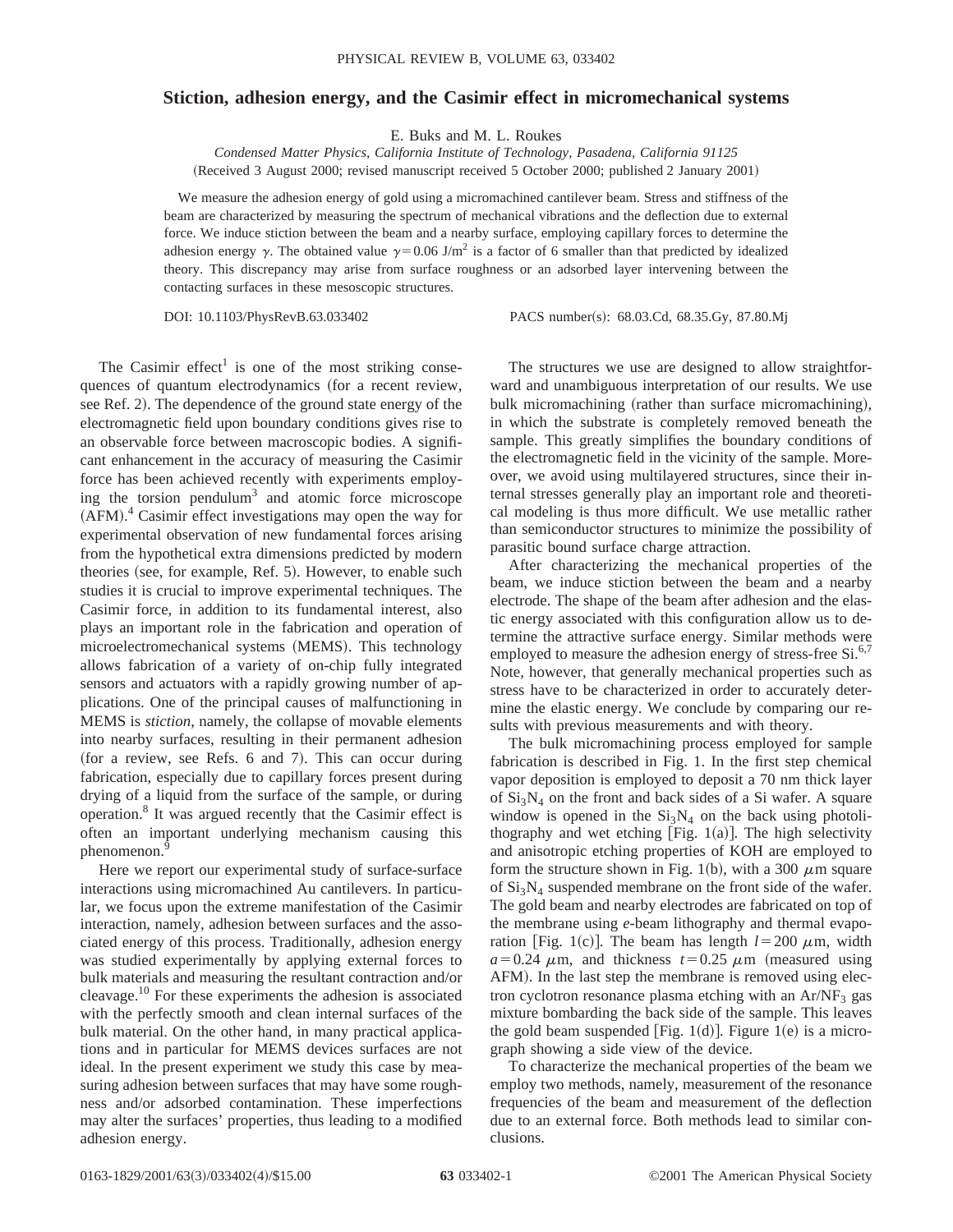

FIG. 1. The device is fabricated using bulk micromachining techniques. In steps  $(a)$  and  $(b)$  a suspended membrane of silicon nitride is formed. A gold beam is fabricated on top of the membrane  $\alpha$  and the membrane is etched, leaving the beam suspended  $\alpha$ . Side view micrograph of the device is seen in  $(e)$ .

The equation of motion of the beam is given by

$$
\frac{\partial^2 y}{\partial x^2} - \zeta^2 l^2 \frac{\partial^4 y}{\partial x^4} = (\rho A/T) \frac{\partial^2 y}{\partial t^2} - f/T,\tag{1}
$$

where  $\zeta^2 = E A a^2 / 12 T l^2$ , with *E* being Young's modulus, *A*  $=$ *at* the area of the beam's cross section, *T* the tension,  $\rho$  the mass density, and  $f$  the density of external force.<sup>11</sup> The clamping of the beam on both sides is taken into account using the boundary conditions  $y(\pm l/2) = (\partial y/\partial x)(\pm l/2)$  $=0.$ 

The dimensionless parameter  $\zeta$  indicates the relative effect of stiffness compared with tension on the dynamics of the beam. As we shall see below,  $\zeta \ll 1$  in our case; therefore we expand the resonance frequencies of the system in powers of  $\zeta$  using perturbation theory. To second order we find

$$
\nu_n = n \nu_0 [1 + 2\zeta + (4 + n^2 \pi^2 / 2) \zeta^2],\tag{2}
$$

where  $v_0 = \sqrt{T/\rho A}/2l$ . The equally spaced spectrum obtained for the case  $\zeta=0$  is the same as for a stiffness-free beam with boundary conditions  $y(\pm l/2)=0$ . Note that the terms that make the spectrum unequally spaced are of order  $O(\zeta^2)$ .

The resonance frequencies are measured *in situ* using a commercial scanning electron microscope (SEM). The electron beam is focused on a point near the edge of the gold beam and the output signal from a photomultiplier (serving as a secondary electron detector) is monitored using a spectrum analyzer to detect mechanical displacement [see Fig.



FIG. 2. (a) The setup employed to detect the resonance frequencies of the beam. (b) Peak in the displacement noise associated with thermal excitation of the fundamental mode.

 $2(a)$ ]. Note that this detection scheme is sensitive almost exclusively to motion in the plane of the sample.

Without applying any external excitation we find a pronounced peak near  $v_1$  = 176.5 kHz associated with thermal excitation of the fundamental mode of the beam [see Fig.  $2(b)$ ]. The thermal peaks of higher modes are too small to be detected; therefore we induce external excitation by applying an ac voltage to a nearby parallel electrode, separated from the beam by a gap of width  $g=5 \mu m$ . We find three higher modes with frequencies  $v_2$  = 354.4 kHz,  $v_3$  = 529.8 kHz, and  $v_4$ =709.7 kHz. The fact that the spectrum obtained is almost equally spaced indicates that  $\zeta \ll 1$ . Note, however, that drift in the position of the peaks occurring over time prevents us from making a precise estimation of  $\zeta$ . Based on the uncertainty originated by this drift we place an upper bound of  $\zeta$  < 0.015.

Theoretically, the power of displacement noise near the center of the beam  $(x=1/2)$  around the fundamental frequency for the case  $\zeta=0$  is given by

$$
S_x(\omega) = \frac{\omega_0 k_B \Theta}{\pi Q m_{\text{eff}} [(\omega_0^2 - \omega^2)^2 + (\omega_0 \omega/Q)^2]},
$$
 (3)

where *Q* is the quality factor,  $m_{\text{eff}} = \rho A l/2$  is the effective mass,  $\omega = 2\pi \nu$  is the angular frequency, and  $\Theta$  is the temperature. Fitting the data in Fig.  $2(b)$  with Eq.  $(3)$  yields  $Q$  $=1800$ . The known parameters of the beam allow determination of the scaling factor translating the signal of the spec-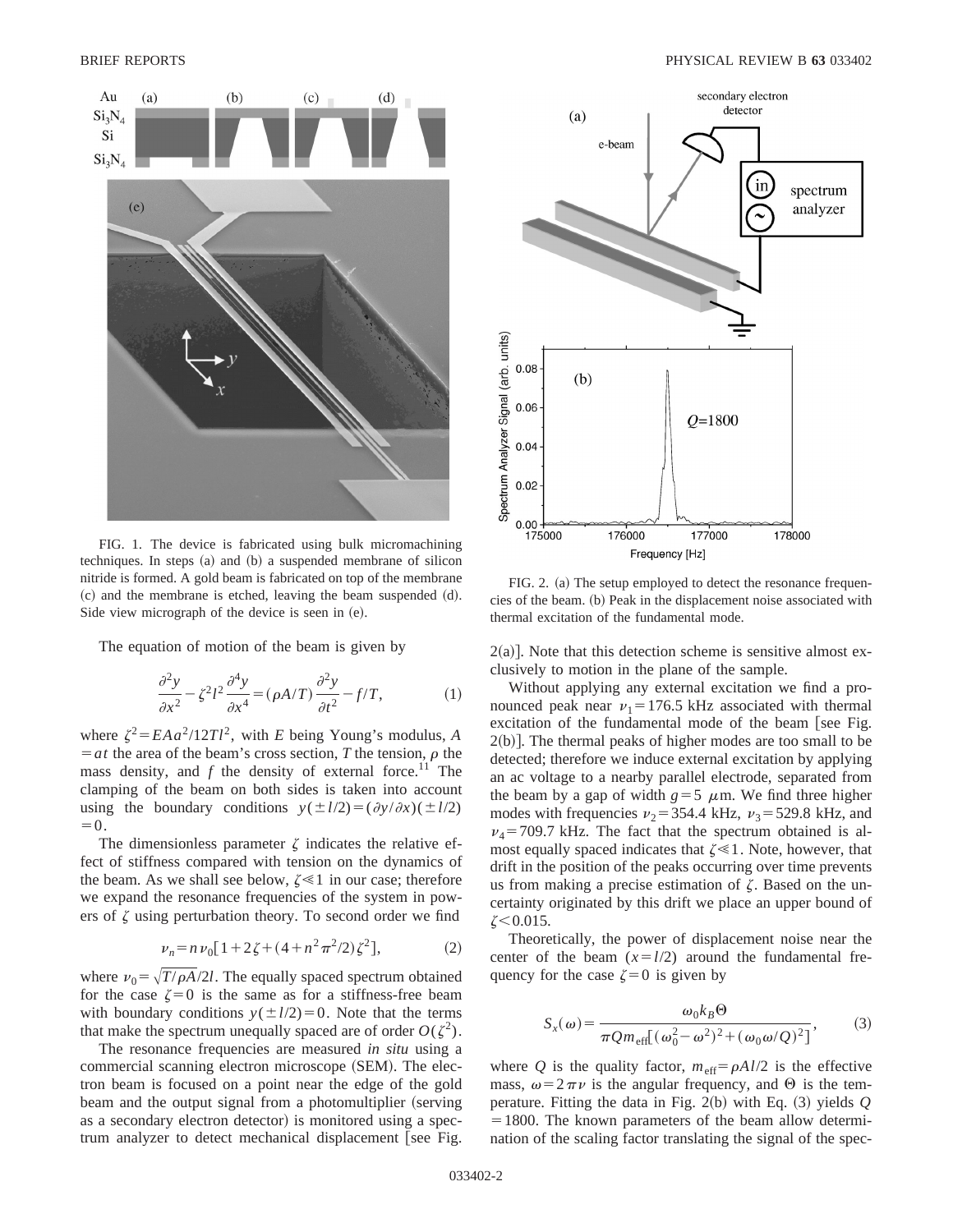

FIG. 3. (a) Deflection of the beam due to application of electrostatic force. (b) Displacement of the center of the beam as a function of applied voltage.

trum analyzer to actual displacement noise. Using this factor and the signal to noise ratio of the data in Fig.  $2(b)$ , we find the sensitivity of our displacement detection scheme to be  $4\times10^{-13}$  m/Hz<sup>1/2</sup>. This value can be further enhanced by increasing the current of the electron beam. However, to minimize heating of the device due to electron bombardment we operate at a relatively low current of 100 pA. The energy absorbed by the sample depends on the penetration depth of electrons and on the thickness of the Au layer. For an acceleration voltage of 40 kV we estimate the heating power is of order 100 nW. $^{12}$  For thermal conductivity of 300 W/mK and the geometry of our device the temperature increase is  $\approx$  1 K.

To further establish our findings we study the deflection of the beam due to application of a uniform force. For this we apply a dc voltage *V* between the beam and the nearby electrode. When the deflection is small compared to the distance between the beam and the electrode the force acting on the beam is approximately uniform. The expected deflection is found from the steady state solution of Eq.  $(1)$  with  $f$  $=$ const:

$$
y(x) = \frac{fl^2}{2T} \left[ \frac{1 - (2x/l)^2}{4} + \frac{\zeta[\cosh(x/\zeta l) - \cosh(1/2\zeta)]}{\sinh(1/2\zeta)} \right].
$$
\n(4)

The deflection is observed experimentally by applying voltage  $V=0$ , 10, ..., 70 V and imaging the bent beam using SEM. Using image processing we extract the shape of



FIG. 4. Adhesion between the beam and a nearby electrode.

the beam in each picture, namely, the experimental value of  $y(x)$  [see FIg. 3(a)]. Comparing the calculated  $y(x)$  with experimental data using a least squares fit, we determine the parameter  $\zeta = 0.014 \pm 0.007$ , in agreement with the above mentioned estimate of  $\zeta$ .

The value  $\zeta$ =0.01 and the other known parameters allow estimating Young's modulus  $E=8\times10^{10}$  N/m<sup>2</sup>. This value shows reasonable agreement with previous measurements of *E* in thin films of evaporated gold using different methods.13–15

Figure  $3(b)$  shows the maximum displacement of the beam, namely, *y*(0), as a function of the voltage *V*. As expected, we find that this maximum displacement is proportional to  $V^2$ . Using the value of  $T = 5.8 \times 10^{-6}$  N found from the spectrum measurements we find that  $f/V^2 = 4.6$  $\times 10^{-7}$  N/mV<sup>2</sup>.

To study adhesion in our system we bring the beam and the nearby electrode into contact by introducing a pure liquid to the surface of the sample and employing the resultant capillary forces. During drying a thin layer of liquid is formed between the gold surfaces. The pressure inside the drop is lower than the pressure outside if the wetting angle is smaller than  $\pi/2$ , resulting in a net attractive force between the surfaces. We employ deionized (DI) water as an adhesive liquid due to its relatively high surface tension  $(0.07$  N/m at room temperature).

Figure 4 is a micrograph of the gold beam after drying the DI water from the surface of the sample. The length of the segment that adheres (where the gap is not observable in the SEM) is  $s=67.8 \mu m$ . The fact that adhesion between the beam and the nearby electrode persists after drying indicates that the total energy of the adhering system is lower than that of a straight free beam, which is merely metastable.

To estimate the total energy of the system we make two simplifying assumptions: (a) no stiffness, namely,  $\zeta = 0$  (the measured value  $\zeta \approx 0.01$  justifies this approximation); (b) no finite range interaction between the surfaces (the error due to this approximation is small due to the rapid decay of the interaction as a function of distance). Using the first assumption we find an expression for the elastic energy of the system,

$$
U_e = 2g^2 T/(l - s). \tag{5}
$$

The second assumption implies that the energy due to the surface-surface interaction is given by

$$
U_a = -st\,\gamma,\tag{6}
$$

where  $\gamma$  is the energy of adhesion per unit area. The condition that the total energy of the system has a minimum implies

$$
\gamma = 2g^2 T/t (l-s)^2. \tag{7}
$$